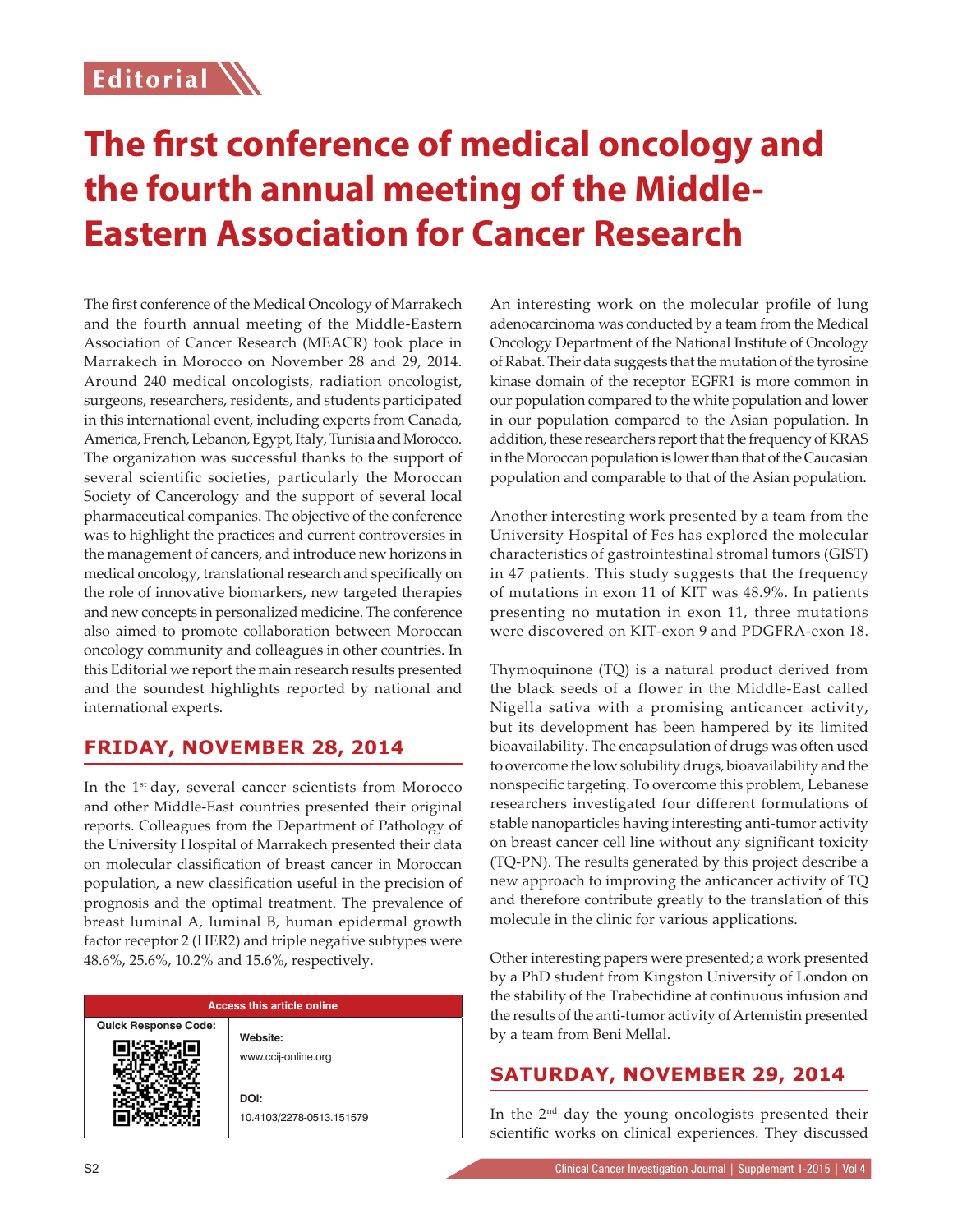several topics related to breast cancer treatment, colon cancer, nasopharyngeal carcinoma and neuroblastoma.

Prof. Al Moustafa presented one of his recent works about the presence and the role of onco-virus in breast cancer carcinogenesis. They revealed that some viruses can convert noninvasive nonmetastatic human cancers to invasive and metastatic cancers. Meanwhile, Dr. Al Moustafa showed that the most frequent oncovirus in human breast cancer are: MMTV, the Epstein-Barr-Virus (EBV) and the highrisk human papillomavirus (HR-HPV). In the same sense, interesting work conducted by a team from the Pasteur Institute of Casablanca evaluated the association between viral infections and breast cancer development in Morocco. This work was done in collaboration with two international teams from France and Belgium. The results show for the 1<sup>st</sup> time in Morocco that HPV and EBV can beings involved in breast carcinogenesis.

In an interesting session, several national speakers clarified the role of angiogenesis in tumor growth, progression and metastasis as well as the role of anti-angiogenic therapy in the treatment of solid tumors. Indeed, in the last decade our knowledge in tumor angiogenesis mechanism has been improved and a real progress has been made in targeting tumor angiogenesis. Several clinical trials have been conducted and the receptor targeting the vascular endothelial growth factor (VEGFR) has been the most developed. The Bevacizumab, a humanized monoclonal antibody targeting the vascular endothelial growth factor (VEGF), the most growth factor involved in tumor angiogenesis, was the first anti-angiogenic inhibitor approved for the treatment of several cancers. Bevacizumab has contributed to the improved prognosis of various advanced cancers, particularly colorectal cancer, lung cancer and ovarian cancer. Several new molecules have also known a huge development and have several clinical applications, others are under development. Small multi-target molecules targeting the tyrosine kinase domain of VEGFR receptors and other receptors and pathways involved in angiogenesis lead to a significant improvement in the survival of several metastatic tumors, such as renal cell carcinoma, carcinoma hepatocellular, sarcoma, and neuroendocrine carcinomas. In lung cancer, nonsquamous nonsmall cell, bevacizumab was the only treatment approved in the first line metastatic in combination with paclitaxel and carboplatin in patients with nonsquamous histology. Other targeted therapies are under study court. Several anti-angiogenic treatments have been developed in the taken care of gastrointestinal cancers noncolorectal. In gastric cancer ramucirumab, a humanized monoclonal antibody that binds to the extracellular domain of VEGFR receptors is the only anti-angiogenic treatment approved in second-line metastatic. In advanced neuroendocrine pancreatic cancers of low grade, two target

Sorafenib a small multi-target molecule is the only treatment approved in the management of advanced hepatocellular carcinoma. Chemotherapy was considered until recently the only therapeutic option in the treatment of metastatic soft tissue sarcomas. Currently a small molecule targeting anti-angiogenesis, pazopanib, is approved in the secondline treatment of nonlipogenic sarcomas. Epithelial ovarian cancers are advanced incurable diseases. Bevacizumab is indicated for the treatment of stage III/IV after the standard surgery. Bevacizumab is also approved for the treatment of relapsed platinum sensitive disease in combination with a platinum-based doublet and in relapsed platinum resistant disease. In advanced medullary carcinoma of the thyroid, two anti-angiogenic molecules are approved by the FDA; vandetanib and levatinib. In differentiated thyroid cancer resistant to ira-therapy, two molecules are approved, Cabozantinib and Sorafenib. Metastatic breast cancer is an incurable disease; the goal of treatment is essentially palliative to improve the quality of life and survival. Bevacizumab in combination with weekly paclitaxel is the only approved anti-angiogenic therapy for the treatment of HER2-negative metastatic breast cancer. Complete articles from all these presentations were published in the "Current Angiogenesis 2014."

molecules; everolimus and sunitinib have been approved.

Another interesting session on recent developments in the treatment of metastatic nonsmall cell lung cancers (NSCLC) was presented by Prof. Chouaid from Paris. For a long time, chemotherapy has been considered the basis of the management of metastatic NSCLC. In first-line metastatic setting, in patients with good general condition, the platinum-based doublets (with a new generation drug) are the most effective combinations. Currently, the treatment should be guided by the histological type; pemetrexed plus cisplatin for adenocarcinoma and gemcitabine plus cisplatin for squamous cell carcinoma. In the era of personalized treatments, targeted therapies confirmed their important roles in the management of metastatic NSCLC. Bevacizumab is the first targeted therapy that has proven a benefit in patient with metastatic nonsquamous NSCLC. Then, several molecular abnormalities have been shown to be very interesting targets. The EGFR mutation is found in 10–15% of cases and more frequently in women, nonsmokers and adenocarcinoma histology. Gefetinib and erlotinib are two small molecules targeting the tyrosine kinase domain of EGFR. They are currently approved for the treatment of patients with metastatic NSCLC carrying an activating EGFR mutation. Another interesting molecular abnormality called EML4-ALK rearrangement has proved his involvement in carcinogenesis of 5% of metastatic NSCLC. Two drugs are currently approved for the treatment of this subpopulation of patients, Crizotinib in frontline and Ceritinib in second-line.